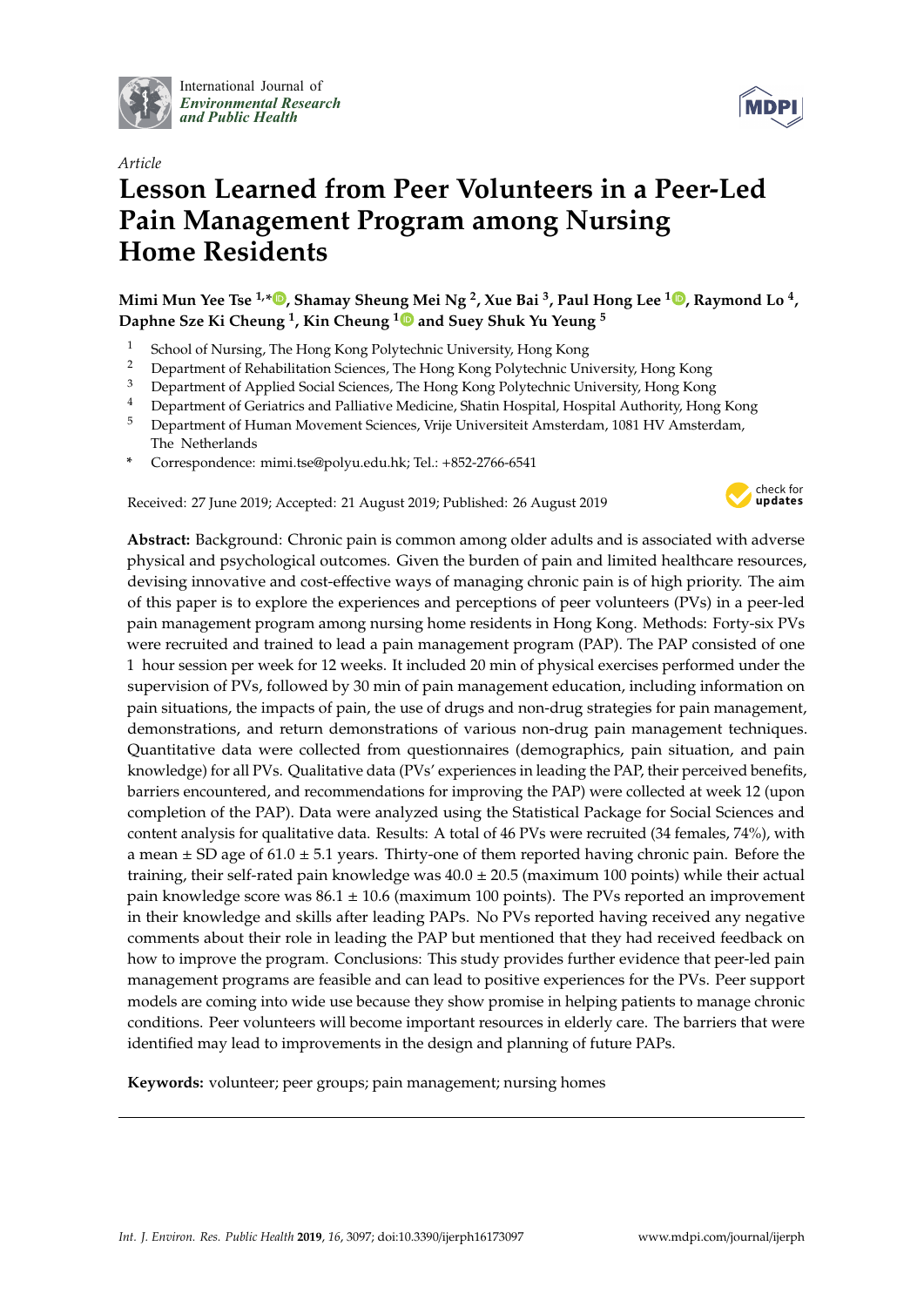# **1. Introduction**

# *Background*

Chronic pain is common among older adults, with a prevalence of more than 50% among community-dwelling older adults [\[1\]](#page-8-0) and 80% among nursing home residents [\[2\]](#page-8-1). It may be underreported as some older adults incorrectly believe that pain is a normal process of aging [\[3\]](#page-8-2). The consequences of chronic pain include impaired activities of daily living, mobility, depression and anxiety, and an increased burden on the healthcare system [\[2](#page-8-1)[,4\]](#page-8-3). With populations continuing to age, prevalence rates for chronic pain are expected to increase. Given the expected burden and limited healthcare resources, an innovative and cost-effective method of managing chronic pain should be developed.

In this regard, peer support models [\[5](#page-8-4)[,6\]](#page-8-5) involving the provision of emotional, informational, and relationship support are being used to help patients manage their chronic conditions, with promising results [\[5,](#page-8-4)[6\]](#page-8-5). A Cochrane review described positive outcomes in people with chronic conditions, including a reduction in pain, disability, and fatigue when self-management education programs were led by lay individuals rather than health professionals [\[7\]](#page-8-6). Peers are people of similar age and life experiences; thus, there is a higher level of rapport and less of a feeling of threat when one is supported by people like oneself as compared to professionals [\[7\]](#page-8-6). Peer-led programs may also cost less than those led by professionals [\[7,](#page-8-6)[8\]](#page-8-7).

Peer volunteers (PVs) are there to help patients manage their chronic conditions, including pain, with success and acceptance [\[5–](#page-8-4)[8\]](#page-8-7). Indeed, the success of a peer-led program depends upon the feasibility of the PVs' role [\[9\]](#page-8-8). Studies examining peer support have shown that PVs found their role to be satisfying, as they gained valuable new skills [\[10,](#page-8-9)[11\]](#page-8-10). Therefore, it is important to understand why PVs volunteer, and what their expectations and experiences are in a peer-led program.

The prevalence of pain among nursing home residents is as high as 70%–80% [\[12\]](#page-8-11). Nursing home residents are physically frail, live in "closed" nursing home environments, and may have difficulty seeking pain management strategies [\[2](#page-8-1)[,3\]](#page-8-2). Indeed, older adults are often unwilling to report their pain to healthcare professionals, making the need to provide pain management education to nursing home residents a high priority [\[13\]](#page-8-12). To the best of our knowledge, there have been no previous studies on PVs' experiences of volunteering in a peer-led pain management program among nursing home populations.

The aim of this paper is to fill this research gap by exploring the experiences and perceptions of PVs in a peer-led pain management program among nursing home residents in Hong Kong. It formed part of a larger research study, a clustered randomized controlled trial investigating the effectiveness of a peer-led pain management program in relieving chronic pain and enhancing pain self-efficacy among nursing home residents.

# **2. Methods**

# *2.1. Study Design, Samples, and the Pain Management Program (PAP)*

This study used a longitudinal design to examine quantitative and qualitative data provided by PVs who delivered a 12-week PAP to nursing home residents living in Hong Kong. Data were collected from questionnaires for all PVs at baseline (before attending the training) and at week 12 (upon completion of the PAP).

The PAP started with 20 min of physical exercises performed under the supervision of PVs. This was followed by 30 min of pain management education, including information on pain situations, the impacts of pain, the use of drugs and non-drug strategies for pain management, and demonstrations and return demonstrations of various non-drug pain management techniques.

At the end of the session, the PVs helped the participants make portfolio entries on the activities of the day, to help them recall the various pain relief methods learned in each class.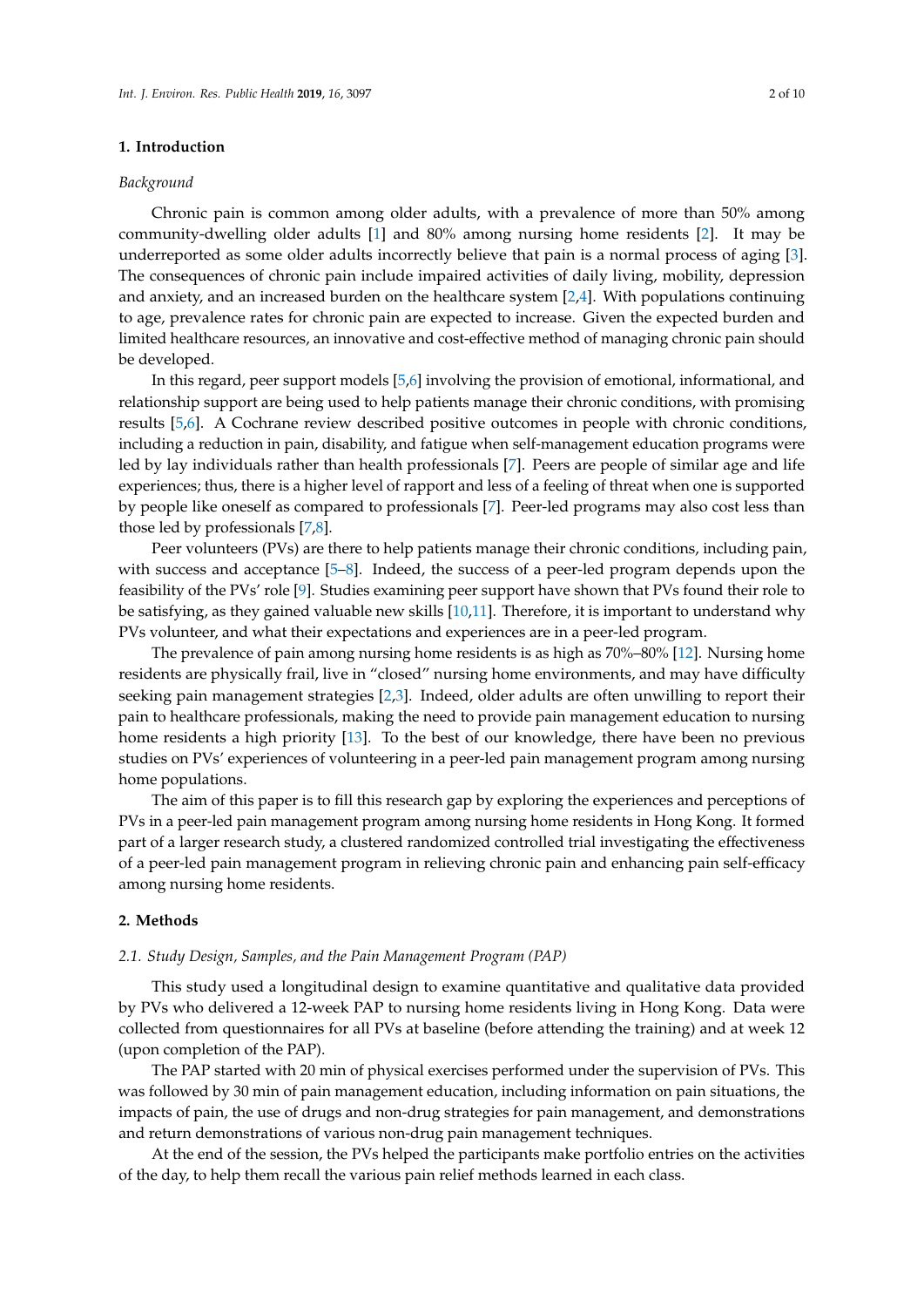# *2.2. Recruitment, Training of Peer Volunteers, and Fidelity Assessments*

PVs were recruited from the Institute of Active Aging (IAA) hosted by the Faculty of Health and Social Sciences of the Hong Kong Polytechnic University. They were mostly retired, highly educated people who were willing to volunteer their time to contribute to the community. They had largely been employed in professional and managerial positions.

The criteria for being a PV were those: (i) aged 55 years or older; (ii) who had a score of >6 in the Abbreviated Mental Test to indicate that they had the mental/cognitive capacity to serve as older PVs; (iii) were able to attend training workshops and biweekly meetings with the research team for case reviews, discussions, and to reinforce strategies on pain management education; (iv) who had passed an exit test, including a knowledge test on pain management, a demonstration of various non-pharmacological practices, and an ability to use the teaching manual (the principal investigator (MMYY) and one of the co-investigators were the assessors, and supplementary classes were given to those PVs who did not pass the exit test); and (v) who expressed a willingness to lead the PAP in a nursing home. Fifty-eight individuals expressed interest in the study: 46 PVs attended the training workshops and completed the self-administered questionnaire, and 29 of them completed the training workshops.

The PVs attended four training workshops over a two-week period, and each workshop lasted for 2 h. Topics for the training workshops were: (i) discuss what a peer is; (ii) communication skills; (iii) client safety and confidentiality; (iv) managing crises and emergencies; (v) motivational strategies to enhance the compliance of the clients; (vi) demonstrations on the use of the teaching manual (i.e., "I can do it"); and (vii) various non-pharmacological practices. Training was conducted in small groups with the use of the following teaching methods: Dialectic lecturing (group), small group discussions, case sharing, demonstrations, and return-demonstrations (individual) on non-pharmacological pain management. The instructional model was group-based but the research team was also available for individual consultations. The return-demonstrations were designed as individualized coaching sessions to ensure that the skills were mastered

With regard to the fidelity assessments, all PVs were observed three times (by random selection among the 12 sessions) when carrying out the PAP using a fidelity checklist. The fidelity checklist indicated the implementation of PAP in terms of four levels: Low/not observed; observed to a small degree; observed to a medium degree; and high implementation. The PVs demonstrated 90%–95% implementation at a high level in our present study, which indicated a high level of intervention fidelity.

# *2.3. Data Collection*

# 2.3.1. Demographic Information

The questionnaire was completed by the PVs to obtain their demographic information, including data on their sex, age, marital status, educational level, occupation, medical history, and volunteer experience.

# 2.3.2. Pain Situation

The PVs were asked if they had any chronic pain. The intensity of their pain in the previous 24 h was assessed using the Chinese version of the Brief Pain Inventory [\[14\]](#page-8-13) to determine the multidimensional nature of their pain, including its intensity and subsequent interference with life activities in the previous 24 h. The PVs were asked to rate their pain on a scale of 0 (no pain) to 10 (worst pain). This instrument is a reliable and valid measure of pain [\[14\]](#page-8-13).

# 2.3.3. Pain Knowledge

The PVs rated their pain knowledge before the training took place, and at week 12, upon completion of the nursing homework, using a 100-point Likert scale where a higher score indicated higher self-rated pain knowledge. Pain knowledge was assessed by having the PVs complete a pain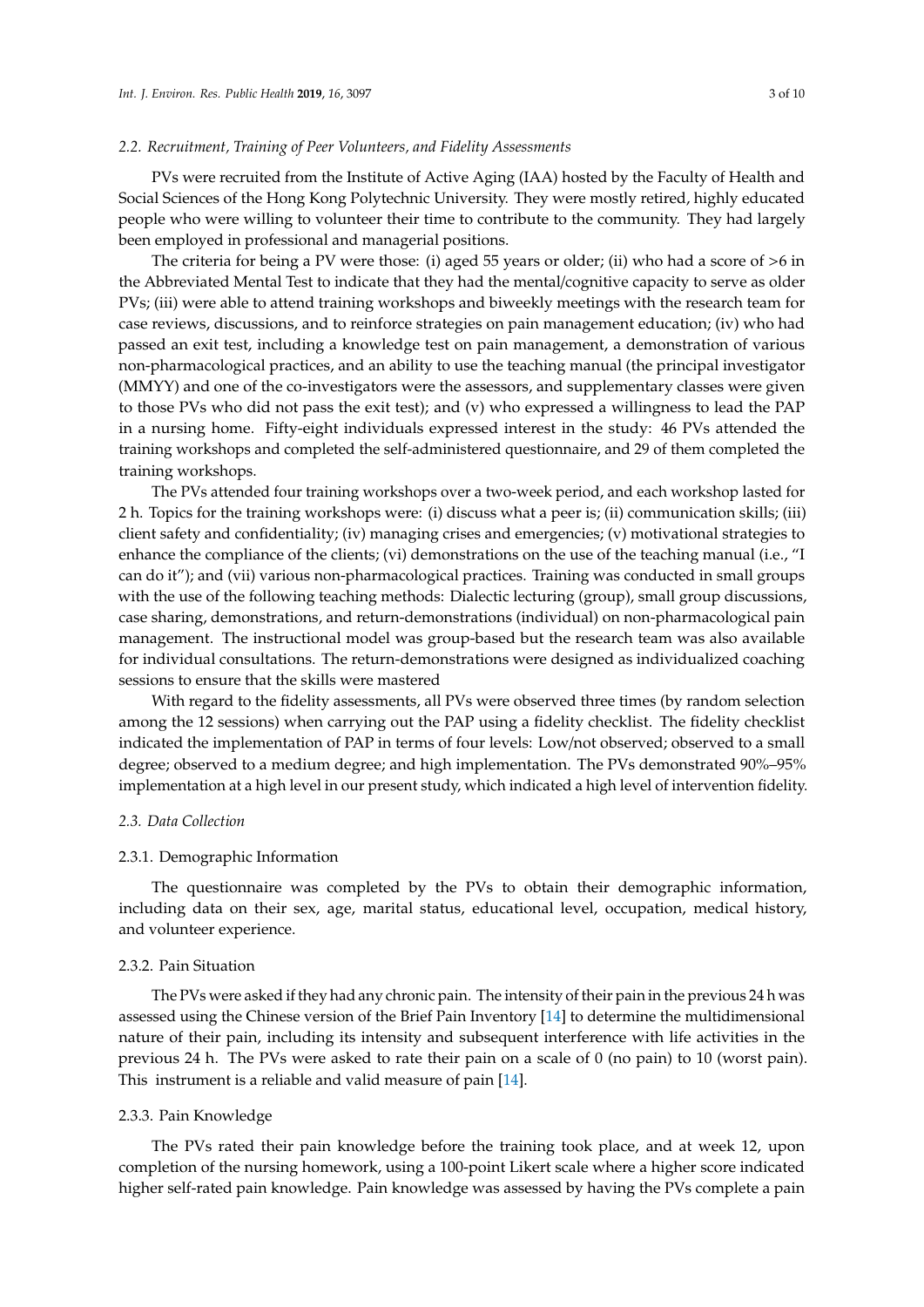knowledge questionnaire before the training took place and at week 12. The questionnaire consisted of 14 items about common myths on methods of managing (Appendix [A\)](#page-7-0). One point was given for each correct answer. A higher score (maximum 100 points) indicated a higher level of pain knowledge.

# 2.3.4. Qualitative Data

It was important to include both quantitative and qualitative data so that more feedback and comments could be collected from the PVs, in order to enhance the quality of the program. All PVs were invited to take part in an interview conducted by the research assistant. Field notes were taken during the focus group interview and were included in the analysis. The interview included open-ended questions in areas related to the PVs' experiences in leading the PAP, their perceptions of the benefits, limitations, and barriers that they encountered, the usefulness of the PAP to the participants, and recommendations for improving the PAP.

# *2.4. Data Analysis*

Data were analyzed using the Statistical Package for Social Sciences (SPSS). Quantitative data were summarized using means (standard deviations) for continuous variables and proportions (n) for categorical variables. A paired sample t test was used to assess the difference in self-rated pain knowledge and pain knowledge score (two-tailed *p* < 0.05).

For the qualitative part of the study, all PVs were invited to take part in an interview upon the completion of the PAP. They were questioned on their experiences in leading the PAP, their perceptions of the benefits and barriers that they had encountered, and on whether they had any suggestions on how to improve the program. The tape-recorded interviews were then transcribed and cross-checked by the research team to ensure consistency and accuracy. To achieve consistency and agreement on the meaning of the data, the research team compared, discussed, and agreed on codes, and then combined them with verbatim data to form categories/subcategories. Finally, a set of categories and subcategories with supporting verbatim data were generated to describe the experiences and perceptions of the PVs, as well as the barriers that they had encountered and their feedback on the content of the PAP.

## *2.5. Ethical Considerations*

Ethical approval was obtained from the Human Subjects Ethics Sub-committee of the Hong Kong Polytechnic University, and all participants gave their written informed consent prior to the collecting of data. Trial registration: ClincalTrials.gov (NCT03823495), 30 January 2019.

# **3. Results**

# *3.1. Characteristics of the Peer Volunteers*

The PVs led the PAP in three nursing homes, for 60 nursing home participants who were suffering from chronic pain. They were 71–80 years of age, had lived in nursing homes for about 2 years, and were mentally sound with full awareness of time, people, and place.

We made an announcement in the email system of the IAA regarding our PV recruitment and training sessions. Forty-six PVs responded to our invitation and joined the training session. Among them were 34 females (74%), with a mean  $\pm$  SD age of 6[1](#page-4-0).0  $\pm$  5.1 years. Table 1 shows the characteristics of the PVs. The majority were married, possessed a university degree, and had a technical job. Almost all of the PVs had previous voluntary experience. Most of the PVs were invited by others to volunteer. Twelve of the PVs had chronic diseases, with hypertension being the most common.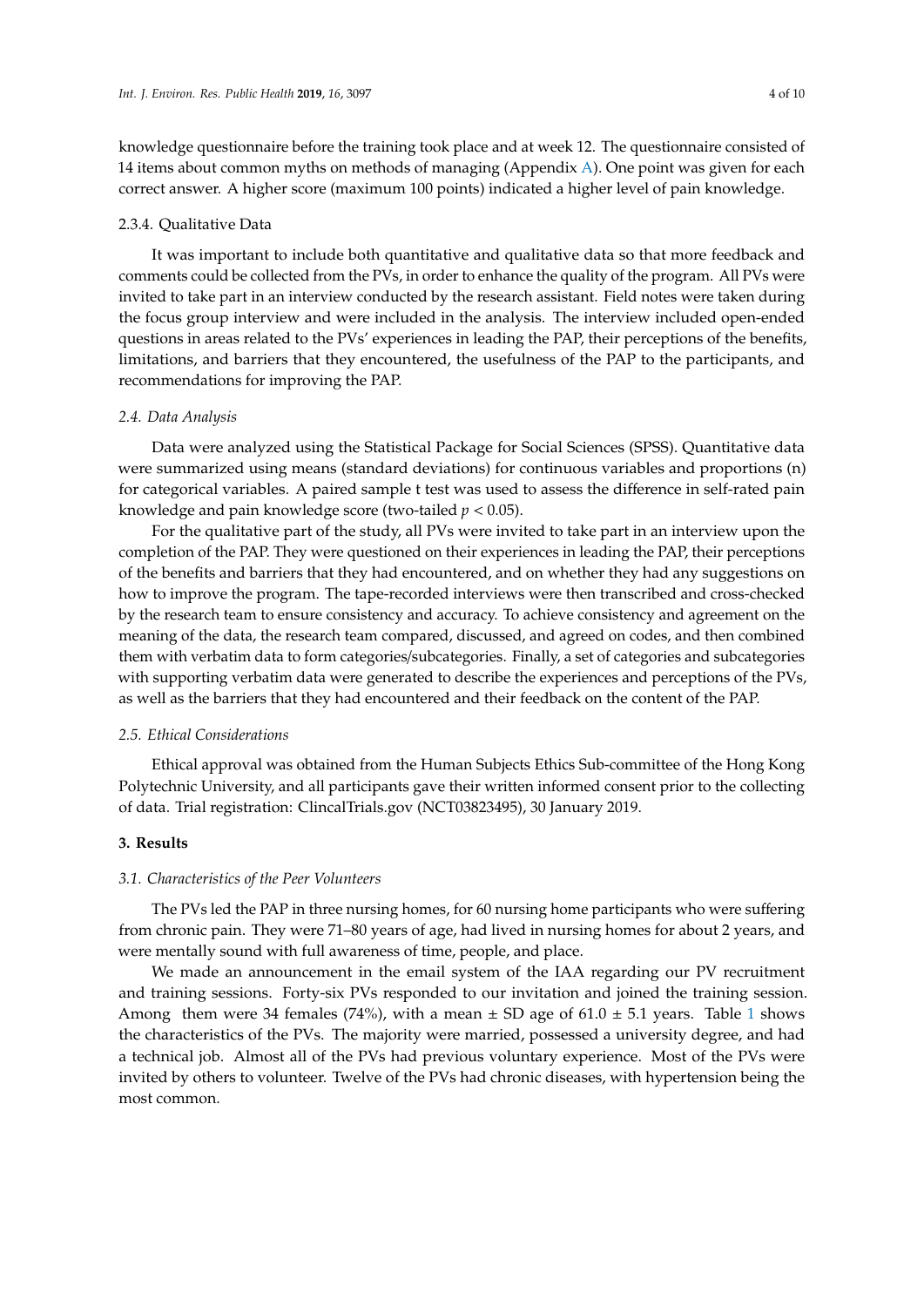<span id="page-4-0"></span>

| Variables                                                      |                  | $N$ (%) | M     | <b>SD</b> |
|----------------------------------------------------------------|------------------|---------|-------|-----------|
| <b>Sex</b>                                                     | Female           | 34 (74) |       |           |
| Age, years                                                     |                  |         | 60.95 | 5.07      |
| Age group                                                      | Under 60         | 22(48)  |       |           |
|                                                                | $60 - 70$        | 22 (48) |       |           |
|                                                                | $70 - 80$        | 2(4)    |       |           |
| Marital status                                                 | Married          | 34 (74) |       |           |
|                                                                | Single           | 4(9)    |       |           |
|                                                                | Divorced         | 5(11)   |       |           |
|                                                                | Widowed          | 3(7)    |       |           |
| Level of education                                             | Primary school   | 1(2)    |       |           |
|                                                                | Secondary school | 17(37)  |       |           |
|                                                                | University       | 28(61)  |       |           |
| Occupation                                                     | Physical laborer | 2(4)    |       |           |
|                                                                | Clerk            | 17 (38) |       |           |
|                                                                | Technical job    | 23(51)  |       |           |
|                                                                | Housewife        | 3(7)    |       |           |
| Any chronic illnesses, yes                                     |                  | 12(26)  |       |           |
|                                                                | <b>Diabetes</b>  | 1(2)    |       |           |
|                                                                | Hypertension     | 6(13)   |       |           |
|                                                                | Heart disease    | 2(4)    |       |           |
|                                                                | Cataract         | 2(4)    |       |           |
|                                                                | Stroke           | 1(2)    |       |           |
|                                                                | Arthritis        | 1(2)    |       |           |
|                                                                | Cancer           | 2(4)    |       |           |
|                                                                | Other chronic    | 1(2)    |       |           |
|                                                                | illness          |         |       |           |
| Chronic pain, yes                                              |                  | 31(67)  |       |           |
|                                                                | Head             | 6(13)   |       |           |
|                                                                | Shoulders        | 8 (17)  |       |           |
|                                                                | Arms             | 9(20)   |       |           |
|                                                                | Back             | 10(22)  |       |           |
|                                                                | Legs             | 17(37)  |       |           |
| Worst Pain score (Range: 0-9)                                  |                  |         | 2.37  | 2.04      |
| Previous voluntary experience, yes                             |                  | 40 (87) |       |           |
| Invited by others to volunteer, yes                            |                  | 34 (74) |       |           |
| Self-rated confidence in volunteering (100-point Likert scale) |                  |         | 78.7  | 16.3      |
| Self-rated pain knowledge (100-point Likert scale)             |                  |         | 40.0  | 20.5      |
| Pain knowledge score                                           |                  |         | 86.1  | 10.6      |

**Table 1.** Characteristics of the peer volunteers ( $n = 46$ ).

# *3.2. Pain*

Thirty-one PVs reported having chronic pain, with a mean  $\pm$  SD pain score of 2.4  $\pm$  2.0 out of 10. Before undergoing training, their self-rated pain knowledge was  $40.0 \pm 20.5$ . When their actual pain knowledge was assessed, a mean pain knowledge score of  $86.1 \pm 10.6$  points was found. Questions that were incorrectly answered by most of the PVs included: "Pain is unavoidable and needs to be tolerated in the elderly", "Visual stimulation does not have any effect on relieving pain", and "Oral analgesics should be taken according to the severity of the chronic pain". There was a significant difference between the self-rated pain knowledge and the pain knowledge score, with *t*(39) = 12.96 and *p* = 0.000 (see Figure [1\)](#page-5-0).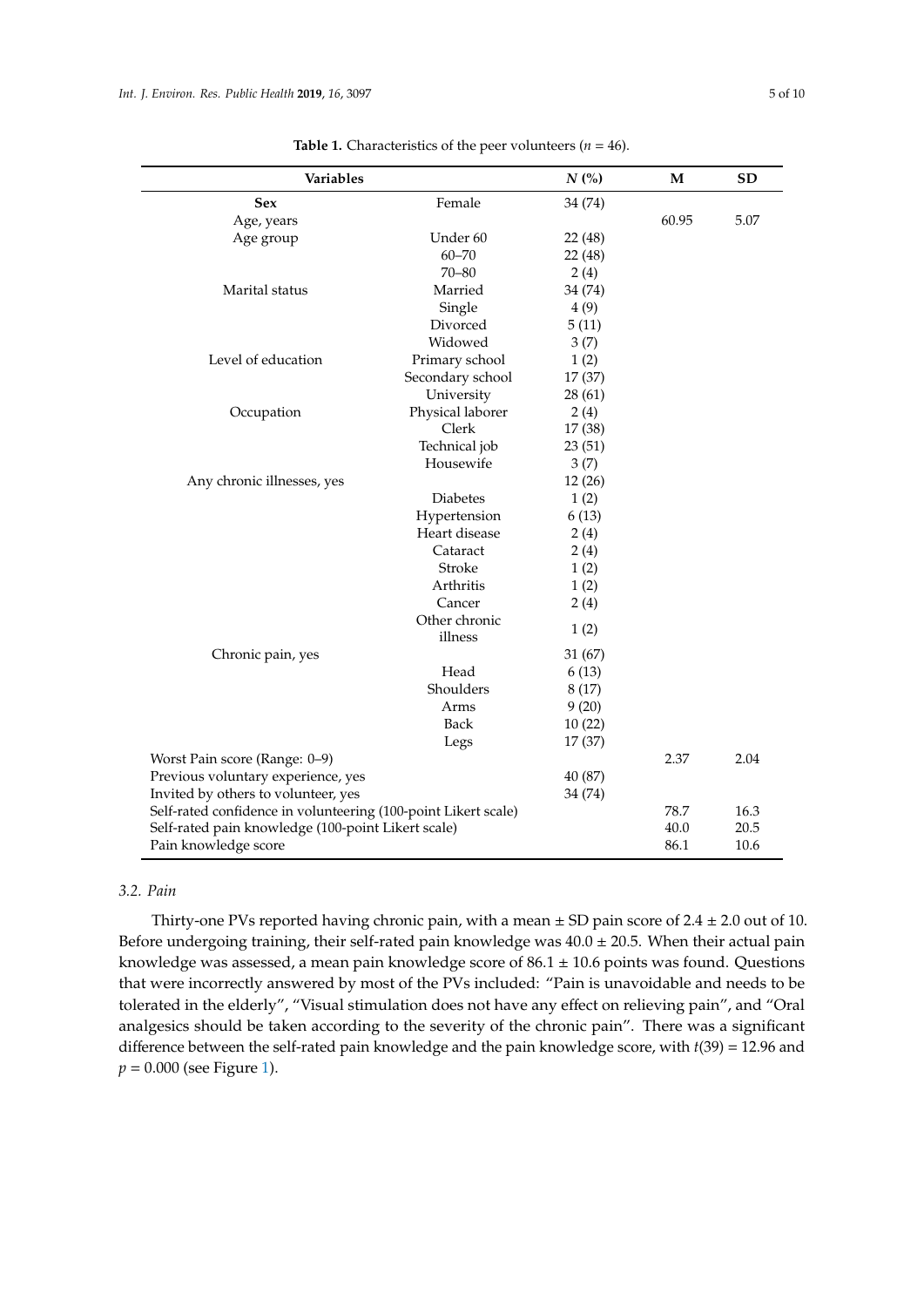<span id="page-5-0"></span>

**Figure 1.** Comparison between the participants' self-rated pain knowledge score and the actual pain knowledge score. *Note*. The error bar presents a 95% confidence interval.

#### **Figure 1.** Comparison between the participants' self-rated pain knowledge score and the actual pain knowledge score. *Note*. The error bar presents a 95% confidence interval. *3.3. Qualitative Data*

and helping others, boosted my self-worth, barriers encountered, and feedback on the content of the PAP. The data were arranged in a table format as in Table 2 below. Comments and feedback from PVs were organized as categories: Meaningful, helping themselves

| Categories                                                   | Comments and feedback from Peer Volunteers (PVs)                                                        |  |
|--------------------------------------------------------------|---------------------------------------------------------------------------------------------------------|--|
| PVs described leading the pain management                    | I was appreciated by nursing home residents                                                             |  |
| program (PAP) as a meaningful experience                     | Nursing home residents were touched and said that they never<br>expected us to be so nice to them       |  |
| Perceived benefits: helping themselves and helping<br>others | My pain is gone after volunteering in the program                                                       |  |
|                                                              | I feel happy by helping others                                                                          |  |
|                                                              | I can see that the participants are happier and feel less lonely                                        |  |
|                                                              | This program effectively relieves the pain of the participants                                          |  |
|                                                              | My pain is gone after volunteering in the program                                                       |  |
|                                                              | I feel happy by helping others                                                                          |  |
|                                                              | I can see that the participants are happier and feel less lonely                                        |  |
|                                                              | This program effectively relieves the pain of the participants                                          |  |
| Boosted my sense of self-worth                               | My family and friends recognized my achievement and were proud<br>that I was a volunteer                |  |
|                                                              | I get satisfaction in giving something back to the society and providing<br>support to the participants |  |

| <b>Table 2.</b> Comments and feedback from PVs. |  |
|-------------------------------------------------|--|
|-------------------------------------------------|--|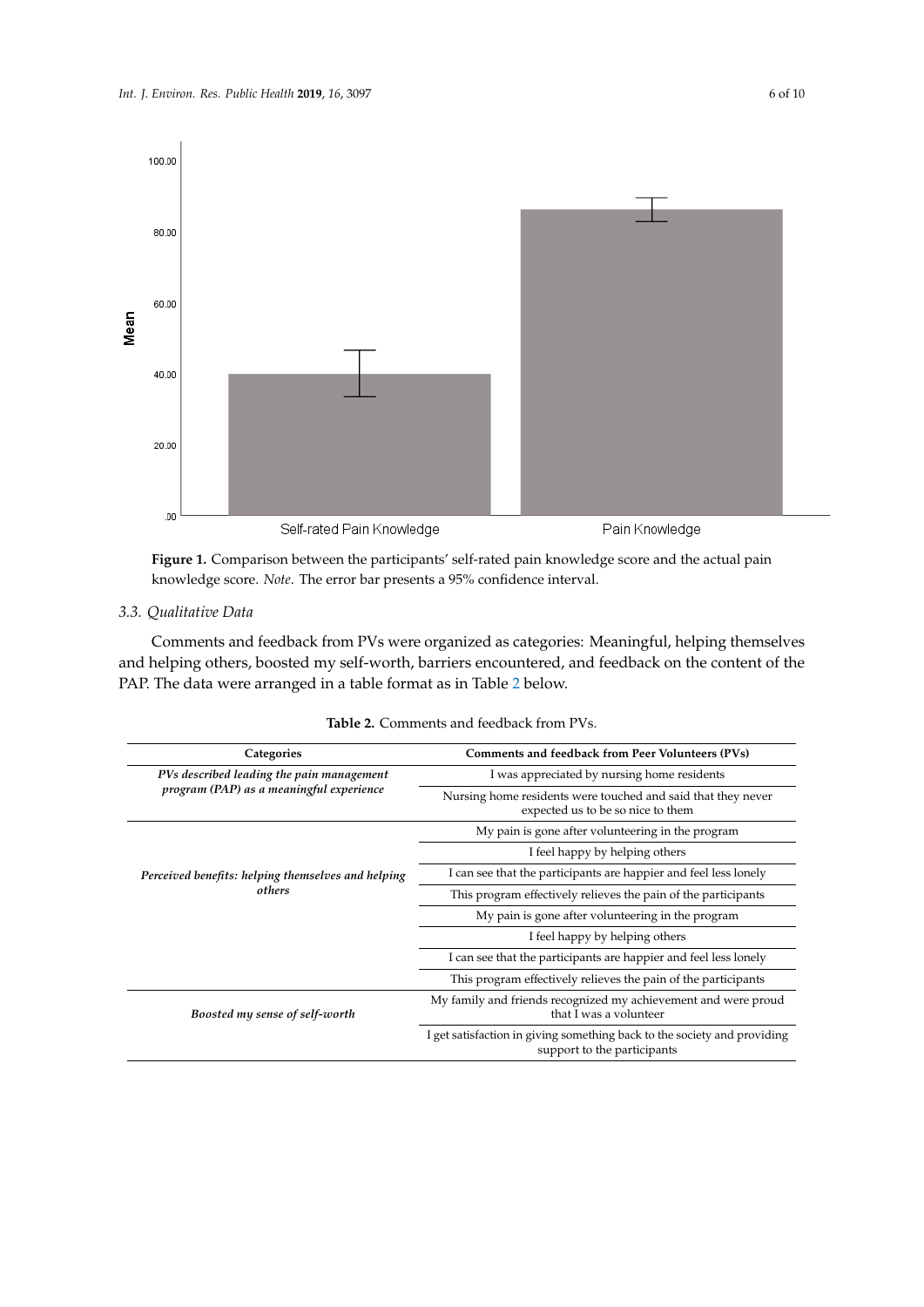<span id="page-6-0"></span>

| Categories                              | Comments and feedback from Peer Volunteers (PVs)                                                                                                                                                                        |  |
|-----------------------------------------|-------------------------------------------------------------------------------------------------------------------------------------------------------------------------------------------------------------------------|--|
| Barriers encountered in leading the PAP | Some nursing home residents had a hearing impairment, so that it was<br>challenging to communicate effectively with them                                                                                                |  |
|                                         | Some nursing home residents were too frail and required<br>more assistance                                                                                                                                              |  |
|                                         | The space in the nursing home is limited, so we had to work things<br>out with the nursing home in-charge                                                                                                               |  |
|                                         | We had to protect the privacy of each nursing home resident                                                                                                                                                             |  |
| Feedback on the content of the PAP      | I like the PAP                                                                                                                                                                                                          |  |
|                                         | To improve the PAP, e.g., to remove the [section on] pharmacological<br>management since it is not appropriate to teach nursing home<br>residents about medications, which are kept and managed by the<br>nursing staff |  |
|                                         | The PVs focused on reminding residents to take the medications once<br>given by the nursing staff and not to store up the medications                                                                                   |  |

**Table 2.** *Cont*.

# **4. Discussion**

This study focuses on the use of peer volunteers in leading a pain management program for older adults suffering from pain. The prevalence of chronic pain is high, and chronic pain has an adverse impact on physical and psychological health. However, managing chronic pain in older adults is costly when funding and resources are inadequate and healthcare expenditures are increasing as the population ages. Therefore, the use of peer support would be an appealing strategy.

Peer support models [\[5,](#page-8-4)[6\]](#page-8-5) are becoming widely used because they show promise in helping patients to manage chronic conditions. In this study, peer volunteers were trained to become important resources in elderly care. PVs reinforced the knowledge of the nursing home residents, re-demonstrated pain management strategies, praised the residents' accomplishments, shared personal experiences and developed social bonds with them, and persuaded them to adhere to treatment recommendations. Furthermore, the benefits of using older volunteers are that they are not constrained by time and are a readily available resource. The cost and time required to train those PVs would be worthwhile if they can be empowered and continue to contribute to society by participating in the PAP.

To the best of our knowledge, this is the first study to explore the experiences and perceptions of PVs in a peer-led pain management program among nursing home residents. The findings of the present study can add to the body of knowledge on pain management. The outcome of this study should provide evidence of the effectiveness of a peer-led pain management program for nursing home residents with chronic pain. Consistent with the findings from other peer-led programs [\[15,](#page-8-14)[16\]](#page-8-15), the PVs in this study reported an improvement in their knowledge and skills. However, it was not feasible at this stage to analyze the changes in the self-rated pain knowledge score or actual pain knowledge score between the start of the study and at week 12. No PVs reported having received negative comments about their role in the PAP, although they mentioned having experienced barriers relating to communication, space, and privacy. These challenges need to be taken into consideration when planning and implementing future peer-led PAPs in nursing homes.

The PVs perceived that their role boosted their "sense of self-worth" which has been regarded as a powerful alleviator of stress and hopelessness [\[17\]](#page-8-16). A "sense of self-worth" also helps people to have a more positive interpretation of their own health [\[18\]](#page-9-0) and to better cope with chronic diseases [\[19\]](#page-9-1). Future studies can explore the changes in physical and psychological health outcomes such as pain intensity, quality of life, and levels of happiness among PVs who led the pain management program.

There are several limitations to this study. First, the findings relate specifically to peer-led PAP among nursing home residents in Hong Kong and may not be generalizable to other peer-led PAPs in other settings or other countries. Second, the PVs may have overemphasized the benefits of their participation, because of the time that they had spent and their emotional investment in the role. They might also have been concerned about making negative comments on their role. However, most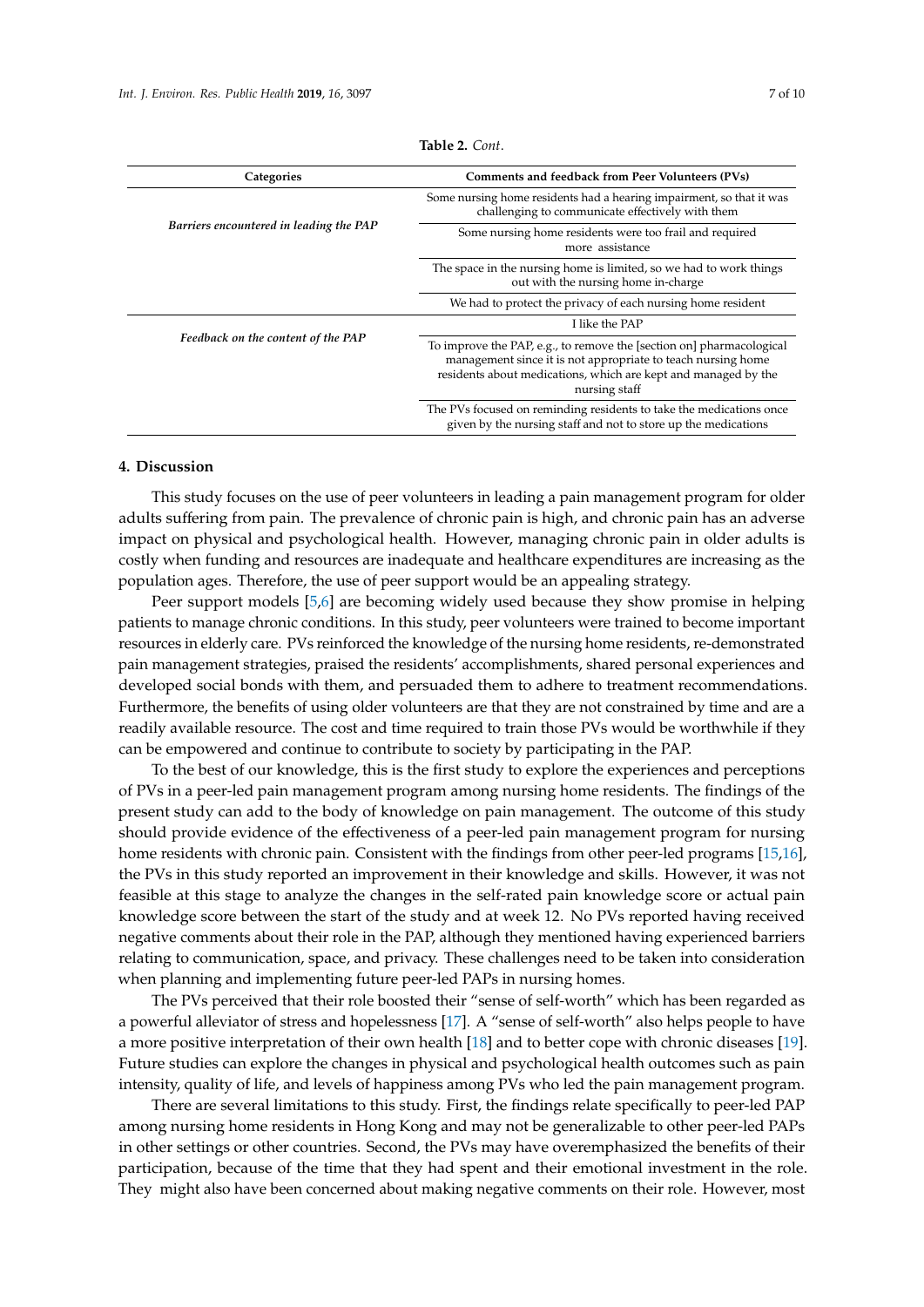of them were open about reporting the barriers that they had experienced. Third, the small sample size of peer volunteers in the present study constitutes a limitation, especially with regard to the qualitative data, and further studies on the experiences of PVs are needed.

Nonetheless, the findings of this study are useful for future work on the implementation of peer-led PAPs. For example, the benefits reported by the PVs can be used to recruit PVs for future peer-led PAPs.

# **5. Conclusions**

This study provides evidence that peer-led pain management programs are feasible and effective. The experiences and perceptions of PVs in a peer-led pain management program among nursing home residents in Hong Kong were positive. The perceived benefits of PVs included a self-reported increase in pain management knowledge and skills. The findings of the present study can add to the body of knowledge on pain management.

**Author Contributions:** M.M.Y.T. is the overall principal investigator of this study and the person who designed it, arranged and participated in meetings with the staff of the Institute of Active Ageing, designed the content for training the volunteers, and participated in drafting the manuscript as well as in revising it for important intellectual content. S.S.M.N. participated in designing the study, designed the content for training the volunteers, provided advice on the exercise component of the program, and revised the manuscript for important intellectual content. X.B., P.H.L., and R.L. participated in designing the study and revised the manuscript for important intellectual content. J.K.C.L. collected, analyzed and interpreted the data and revised the manuscript for important intellectual content. S.S.Y.Y. participated in designing the study and drafted the manuscript. Writing—review & editing: D.C. and K.C.

**Funding:** This study was supported by the Health and Medical Research Fund (Ref. 15161051) of the Food and Health Bureau, Hong Kong SAR Government. The funding body played no role in the design of the study or in the collection, analysis, and interpretation of the data or in the writing of the manuscript.

**Acknowledgments:** The authors thank all of the participating nursing homes and the individual participants in the study.

**Conflicts of Interest:** The authors declare that they have no competing interests.

# **Availability of Data and Material**

The datasets used and/or analyzed during the current study are available from the corresponding author on reasonable request.

## **Abbreviations**

**IAA** Institute of Active Aging; **PV** peer volunteers; **PAP** Pain management program; **SPSS** Statistical Package for Social Sciences.

## <span id="page-7-0"></span>**Appendix A Pain Knowledge Questionnaire**

N<sub>o</sub>

1. Chronic pain is defined as pain persisted more than three to six months. Yes No

2. Chronic pain can only be treated by medicine.

3. The effects of Panadol are anti-fever and killing pain.

Yes No

4. Taking rest and reducing activity are the best methods to manage chronic pain.

Yes No

5. Oral analgesic should be taken according to the severity of the chronic pain.

Yes No

6. The time period of applying hot gel pad or cold gel pad on pain site is 1 h each time.

Yes No

7. Music therapy helps pain sufferers to relax their body, mood and relieving pain.

Yes No

8. Tasting tea is based on taste stimulation to relieve pain.<br>Yes Mo

N<sub>o</sub>

9. Pain killer can be categorized into morphine and non-opioid.

Yes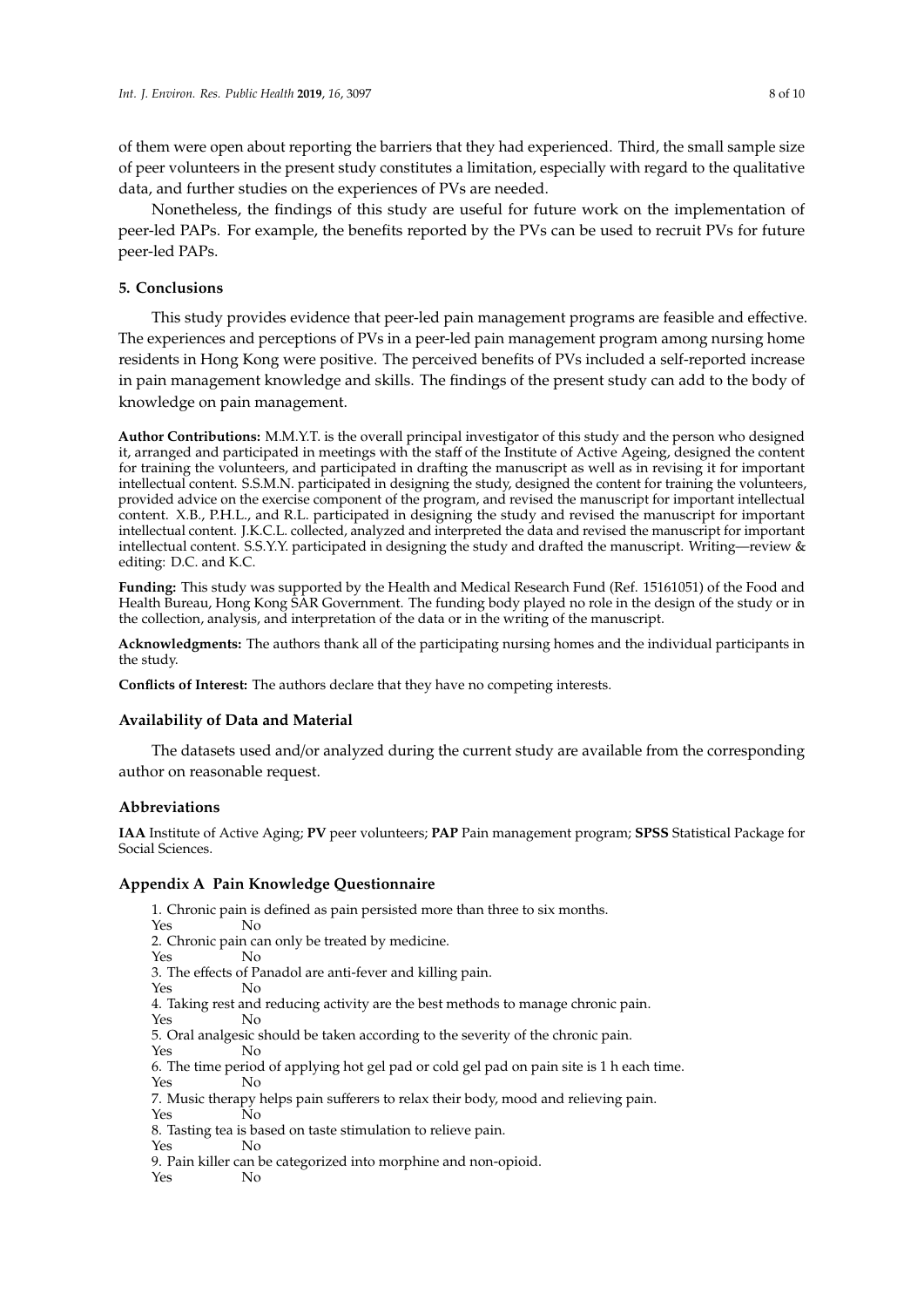10. Visual stimulation does not have any effect in relieving pain. Yes No 11. Regular exercise can help to relieve pain. Yes 12. The hot gel pad and cold gel pad need to be wrapped around with towel before applying on pain site.<br>Yes No Yes

13. Hot gel pad and cold gel pad can be used during sleep.

- Yes No
- 14. The massage technique is to use fingertips to press vigorously on pain site.

Yes No

# **References**

- <span id="page-8-0"></span>1. Patel, K.V.; Guralnik, J.M.; Dansie, E.J.; Turk, D.C. Prevalence and impact of pain among older adults in the United States: Findings from the 2011 National Health and Aging Trends Study. *Pain* **2013**, *154*, 2649–2657. [\[CrossRef\]](http://dx.doi.org/10.1016/j.pain.2013.07.029) [\[PubMed\]](http://www.ncbi.nlm.nih.gov/pubmed/24287107)
- <span id="page-8-1"></span>2. Abdulla, A.; Adams, N.; Bone, M.; Elliott, A.M.; Gaffin, J.; Jones, D.; Knaggs, R.; Martin, D.; Sampson, L.; Schofield, P.; et al. Guidance on the management of pain in older people. *Age Ageing* **2013**, *42* (Suppl. 1), i1–i57. [\[CrossRef\]](http://dx.doi.org/10.1093/ageing/afs199) [\[PubMed\]](http://www.ncbi.nlm.nih.gov/pubmed/23420266)
- <span id="page-8-2"></span>3. Kaye, A.D.; Baluch, A.; Scott, J.T. Pain management in the elderly population: A review. *Ochsner J.* **2010**, *10*, 179–187. [\[PubMed\]](http://www.ncbi.nlm.nih.gov/pubmed/21603375)
- <span id="page-8-3"></span>4. American Geriatrics Society Panel on Pharmacological Management of Persistent Pain in Older Person. Pharmacological management of persistent pain in older persons. *J. Am. Geriatr. Soc.* **2009**, *57*, 1331–1346. [\[CrossRef\]](http://dx.doi.org/10.1111/j.1532-5415.2009.02376.x) [\[PubMed\]](http://www.ncbi.nlm.nih.gov/pubmed/19573219)
- <span id="page-8-4"></span>5. Cooper, K.; Kirkpatrick, P.; Wilcock, S. The effectiveness of peer support interventions for community-dwelling adults with chronic non-cancer pain: A systematic review. *JBI Database Syst. Rev. Implement. Rep.* **2014**, *12*, 319–348. [\[CrossRef\]](http://dx.doi.org/10.11124/jbisrir-2014-1590)
- <span id="page-8-5"></span>6. Kawi, J. Self-Management and Support in Chronic Pain Subgroups: Integrative Review. *J. Nurse Pract.* **2013**, *9*, 110–115. [\[CrossRef\]](http://dx.doi.org/10.1016/j.nurpra.2012.12.020)
- <span id="page-8-6"></span>7. Foster, G.; Taylor, S.J.; Eldridge, S.E.; Ramsay, J.; Griffiths, C.J. Self-management education programmes by lay leaders for people with chronic conditions. *Cochrane Database Syst. Rev.* **2007**, *4*, CD005108. [\[CrossRef\]](http://dx.doi.org/10.1002/14651858.CD005108.pub2) [\[PubMed\]](http://www.ncbi.nlm.nih.gov/pubmed/17943839)
- <span id="page-8-7"></span>8. Tse, M.M.; Yeung, S.S.; Lee, P.H.; Ng, S.S. Effects of a Peer-Led Pain Management Program for Nursing Home Residents with Chronic Pain: A Pilot Study. *Pain Med.* **2016**, *17*, 1648–1657. [\[CrossRef\]](http://dx.doi.org/10.1093/pm/pnv121) [\[PubMed\]](http://www.ncbi.nlm.nih.gov/pubmed/26893112)
- <span id="page-8-8"></span>9. Stevens, Z.; Barlow, C.; Iliffe, S. Promoting physical activity among older people in primary care using peer mentors. *Prim. Health Care Res. Dev.* **2015**, *16*, 201–206. [\[CrossRef\]](http://dx.doi.org/10.1017/S1463423613000510) [\[PubMed\]](http://www.ncbi.nlm.nih.gov/pubmed/24451938)
- <span id="page-8-9"></span>10. Greenwood, N.; Habibi, R.; Mackenzie, A.; Drennan, V.; Easton, N. Peer support for carers: A qualitative investigation of the experiences of carers and peer volunteers. *Am. J. Alzheimers Dis. Other Demen.* **2013**, *28*, 617–626. [\[CrossRef\]](http://dx.doi.org/10.1177/1533317513494449) [\[PubMed\]](http://www.ncbi.nlm.nih.gov/pubmed/23813790)
- <span id="page-8-10"></span>11. Charlesworth, G.; Sinclair, J.B.; Brooks, A.; Sullivan, T.; Ahmad, S.; Poland, F. The impact of volunteering on the volunteer: Findings from a peer support programme for family carers of people with dementia. *Health Soc. Care Community* **2017**, *25*, 548–558. [\[CrossRef\]](http://dx.doi.org/10.1111/hsc.12341) [\[PubMed\]](http://www.ncbi.nlm.nih.gov/pubmed/26970311)
- <span id="page-8-11"></span>12. AGS Panel on Persistent Pain in Older Persons. The management of persistent pain in older persons. *J. Am. Geriatr. Soc.* **2002**, *50* (Suppl. 6), S205–S224. [\[CrossRef\]](http://dx.doi.org/10.1046/j.1532-5415.50.6s.1.x) [\[PubMed\]](http://www.ncbi.nlm.nih.gov/pubmed/12067390)
- <span id="page-8-12"></span>13. Fielding, R. Discrepancies between patient and nurse perceptions of post-operative pain: Shortcomings in pain control. *J. Hong Kong Med. Assoc.* **1994**, *46*, 142–146.
- <span id="page-8-13"></span>14. Wang, X.S.; Mendoza, T.R.; Gao, S.Z.; Cleeland, C.S. The Chinese version of the Brief Pain Inventory (BPI-C): Its development and use in a study of cancer pain. *Pain* **1996**, *67*, 407–416. [\[CrossRef\]](http://dx.doi.org/10.1016/0304-3959(96)03147-8)
- <span id="page-8-14"></span>15. Arnstein, P.; Vidal, M.; Wells-Federman, C.; Morgan, B.; Caudill, M. From chronic pain patient to peer: Benefits and risks of volunteering. *Pain Manag. Nurs.* **2002**, *3*, 94–103. [\[CrossRef\]](http://dx.doi.org/10.1053/jpmn.2002.126069) [\[PubMed\]](http://www.ncbi.nlm.nih.gov/pubmed/12198640)
- <span id="page-8-15"></span>16. Pinto, B.M.; Dunsiger, S.; Stein, K.; Kamson, C. Peer mentors delivering a physical activity intervention for cancer survivors: Effects among mentors. *Transl. Behav. Med.* **2017**, *7*, 680–689. [\[CrossRef\]](http://dx.doi.org/10.1007/s13142-016-0460-2) [\[PubMed\]](http://www.ncbi.nlm.nih.gov/pubmed/28097626)
- <span id="page-8-16"></span>17. Craft, C.A. A conceptual model of feminine hardiness. *Holist. Nurs. Pract.* **1999**, *13*, 25–34. [\[CrossRef\]](http://dx.doi.org/10.1097/00004650-199904000-00006) [\[PubMed\]](http://www.ncbi.nlm.nih.gov/pubmed/10418383)